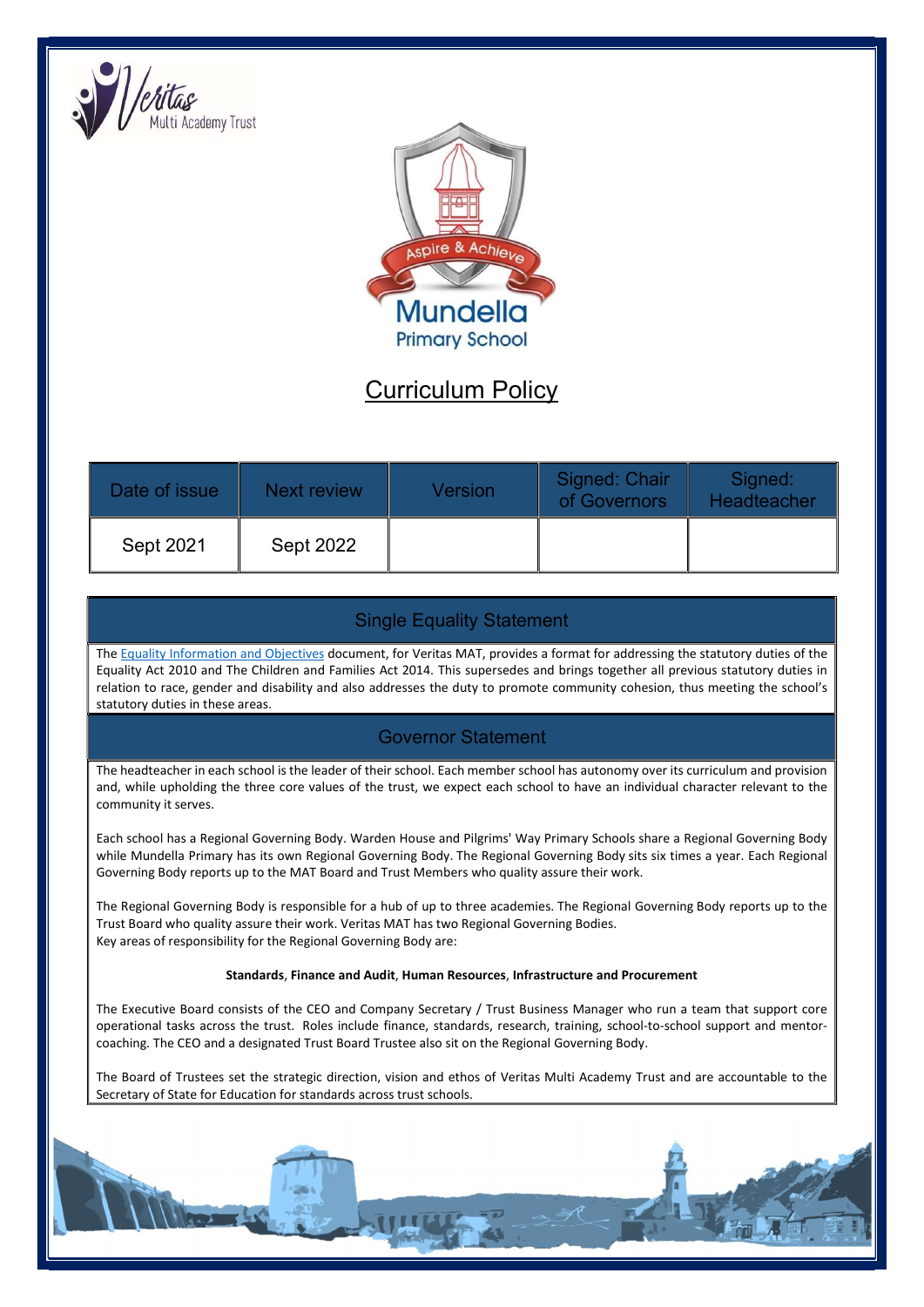## Introduction

The curriculum is all the planned activities which we organise in order to promote learning and personal growth and development. It includes not only the formal requirements of the National Curriculum, but also the curriculum guarantees we as a school provide to develop the independence and responsibility of all of our pupils. We ensure that all children have a broad, balanced and relevant education which provides continuity and progression and takes individual differences into account. We aim to teach our pupils how to grow into positive, responsible people, who can work and co-operate with others while developing knowledge and skills, so that they achieve their full potential.

## Values

Our curriculum is the means by which we achieve our objectives of educating children in the knowledge, skills and understanding that they need in order to lead fulfilling lives. Our school curriculum is underpinned by our principle value of providing high quality educational experiences that are focused on continued improvement in whole school standards and the development of independent and responsible learners who know how best they learn and how best to improve.

These are the core values of our school, upon which we have based our curriculum:

| Aspire & Achieve<br>Mundella<br><b>Primary School</b> | <b>ASPIRE</b><br>We believe that our children can be whatever they wish to be.<br>We want them to aim high and become members of society that<br>really make a difference.<br><b>ACHIEVE</b><br>Our drive is to equip children with the skills that they<br>need to meet their academic and personal goals. |  |  |  |
|-------------------------------------------------------|-------------------------------------------------------------------------------------------------------------------------------------------------------------------------------------------------------------------------------------------------------------------------------------------------------------|--|--|--|
|                                                       |                                                                                                                                                                                                                                                                                                             |  |  |  |
| <b>Our School Values</b>                              |                                                                                                                                                                                                                                                                                                             |  |  |  |
|                                                       |                                                                                                                                                                                                                                                                                                             |  |  |  |
| <b>Caring</b>                                         | Develop the skills and ability to care for themselves, property, peers<br>and the whole community and make a difference.                                                                                                                                                                                    |  |  |  |
| <b>Creativity</b>                                     | Develop and explore skills, imagination, confidence and new ideas.                                                                                                                                                                                                                                          |  |  |  |
| <b>Respect</b>                                        | Treat each other, the environment, our community and possessions<br>as we would wish to be treated in return.                                                                                                                                                                                               |  |  |  |
| Independence                                          | Develop the initiative, confidence and self-esteem needed to<br>achieve today and in the future.                                                                                                                                                                                                            |  |  |  |
| <b>Collaboration</b>                                  | Think together, work together, achieve together, celebrate<br>together.                                                                                                                                                                                                                                     |  |  |  |
| <b>Honesty</b>                                        | Be true to yourself and to others even when it is tough.                                                                                                                                                                                                                                                    |  |  |  |
|                                                       |                                                                                                                                                                                                                                                                                                             |  |  |  |